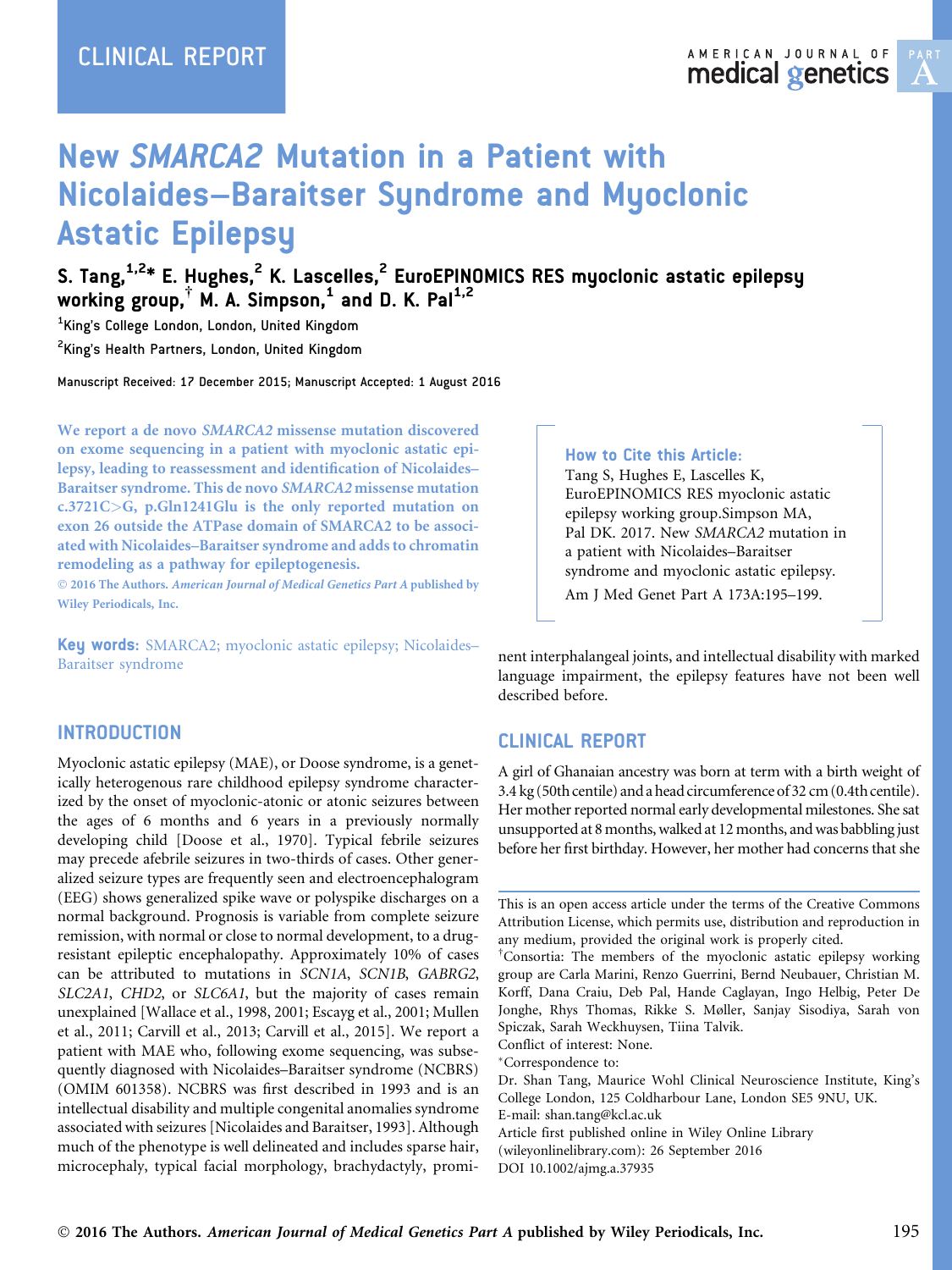had reduced visual interest in people and did not smile readily. Her first seizure was at 14 months and was a myoclonic atonic seizure, which continued as her prominent seizure type while she developed generalized tonic-clonic and absence seizures. Additionally, the patient had feeding problems from 6 months following the introduction of solids. She was hypersensitive to textures and demonstrated food refusal and would hold food in her mouth or vomit during meal times. Developmental assessment showed a delay in language and social communication skills. No dysmorphic features were identified at the time. At 17 months her weight was 10.7 kg (50th–75th centile), height 82.5 cm (75th–91st centile), head circumference 48 cm (98th–99.6th centile). At 2 years 9 months, her weight was 13.9 kg (25th–50th centile), height 94.7 cm (50th–75th centile), and she had developed relative microcephaly with her head circumference at 49 cm (9th–25th centile). Her EEG demonstrated frequent generalized bursts of polyspike and wave activity during wakefulness and sleep against a normal background. An electrographic correlate of negative axial myoclonus was captured (see Supplementary information Figs. S1 and S2). An MRI brain scan was normal. Array CGH analysis with  $\sim$  44,000 probes across the genome was normal. Based on these electroclinical features, her epilepsy type was thought compatible with a diagnosis ofMAE. She was treated with sodium valproate to which she responded, attaining complete seizure remission at 3 years with normalization of her EEG. Antiepileptic medication was discontinued at 4 years.

The patient was reviewed at 5 years. She had developed a restricted pattern of feeding with aversion to lumpy foods. The 3Di autism interview revealed abnormalities in communication and non-verbal communication, with borderline scores in social reciprocity and restricted/repetitive behavior and interests, and she was diagnosed with autism spectrum disorder. On neurodevelopmental assessment with the Wechsler Preschool and Primary Scale of Intelligence III, she demonstrated severe learning difficulties and scored 51 for Verbal IQ (0.1th centile), 57 for Performance IQ (0.2th centile), and 47 for Full Scale IQ  $(<0.1$  centile). Repeat awake and sleep EEG and repeat MRI brain scans were normal.

Exome sequencing of the patient at the age of 5 years and her parents confirmed paternity and identified a novel de novo SMARCA2 missense mutation c.3721C>G; p.Gln1241Glu (ENST00000349721 NM\_0030703), confirmed by Sanger sequencing in the patient. (See Fig. 1a and b for IGV plot and Sanger sequencing chromatogram, respectively). This novel variant is highly conserved and not reported in 1000G, ExAC, or EVS. In the ExAC database, nonsynonymous missense, stopgain, and splice variants in exon 26 are very rare with MAF < 0.0001 and one splice variant with MAF 0.001–0.0001. Annotation from insilico prediction tools was SIFT 0.184 (tolerated), PolyPhen2 0.900 (possibly damaging), mutation taster 0.999 (disease causing), and CADD 22.5 (top 1% most deleterious).

Following the exome sequencing findings, we reviewed her clinical examination at 5 years 5 months and observed skin wrinkling, frontal balding, a broad and long philtrum, broad nasal base, upturned nasal tip, thick alae nasi, anterior projection of the upper lip over the premaxilla, and thin upper vermillion and thick lower vermillion border. She had slightly thick distal phalanges in the hands. (See Fig. 2a–d for clinical photographs). She had eczema particularly involving the elbows and knees. Her clinical phenotype

of specific craniofacial features, reduced speech, intellectual disability, autism, and seizures along with a de novo SMARCA2 mutation was consistent with the Nicolaides–Baraitser syndrome spectrum (NCBRS) [Sousa and Hennekam, 2014].

The institutional review boards and ethical committees of King's Health Partners approved the study. The participants gave written informed consent in accordance with the Declaration of Helsinki.

#### **DISCUSSION**

We report a patient with MAE and features of NCBRS. Although seizures are reported in two-thirds of patients with NCBRS, neither seizure semiology nor specific epilepsy syndromes have been well described. The patient described in this study was diagnosed with MAE syndrome and the diagnosis of NCBRS in this patient was only made following identification of the SMARCA2 mutation and clinical re-examination. This was because the NCBRS phenotype is progressive and in younger ages the features are subtle and difficult to recognize. Moreover, there is no reported association between MAE and NCBRS. A specific role for SMARCA2 mutations has been implicated in NCBRS with at least 80% of patients carrying a mutation in SMARCA2 (OMIM 601358) [Van Houdt et al., 2012], but to our knowledge all causative mutations have been located in exons 15–25, and never before in exon 26. SMARCA2 is a chromatin remodeling gene, and mutations in another gene involved in this pathway CHD2 are known to cause MAE, suggesting this pathway as a potential therapeutic target [Carvill et al., 2013].

There are no reported specific seizure phenotypes or EEG abnormalities for NCBRS, although epilepsy occurs in two-thirds of patients. In a series of 61 individuals with NCBRS, the median age at the first seizure was 18 months [Sousa and Hennekam, 2014]. Additionally, as in our patient, a co-occurrence of decreasing mental abilities with the onset of seizures (epileptic encephalopathy) in NCBRS has been observed [Sousa and Hennekam, 2014]. Epileptic encephalopathy is also frequent in MAE, and it is possible that the coexistence of NCBRS /MAE is more common than expected.

SMARCA2 is located on chromosome 9p24.3 and its longest transcript has 34 exons. Thus far, 62 missense mutations and three in-frame deletions clustering in the ATPase domains of exons 15–25 of SMARCA2 have been reported in patients with NCBRS [Sousa and Hennekam, 2014; Bramswig et al., 2015; Ejaz et al., 2016] (see Fig. 3 for schematic diagram of SMARCA2 protein and location of mutations). These mutations are thought to have a dominant negative effect by abolishing the ATP hydrolyzing engine potential of the protein, removing the ability of the protein to reposition histones on DNA. Recently, one other patient with NCBRS but no seizures has been reported to carry a mutation c.3655G>C, pAla1219Pro, located outside but close to the ATPase domain, [Bramswig et al., 2015]. To our knowledge, the patient reported here carries the first mutation located in exon 26, also in close proximity of the ATPase domain. We hypothesize that both mutations similarly affect ATP hydrolysis and chromatin remodeling ability. Sousa and Hennekam [2014] reported a case with a mutation in the Bromo domain, in exon 30 (p.Gly1420Arg). Their case did not have the typical facial features seen in NCBRS but had overlap features of severe intellectual disability, absent speech and seizures. The absence of mutations reported outside exons 15–25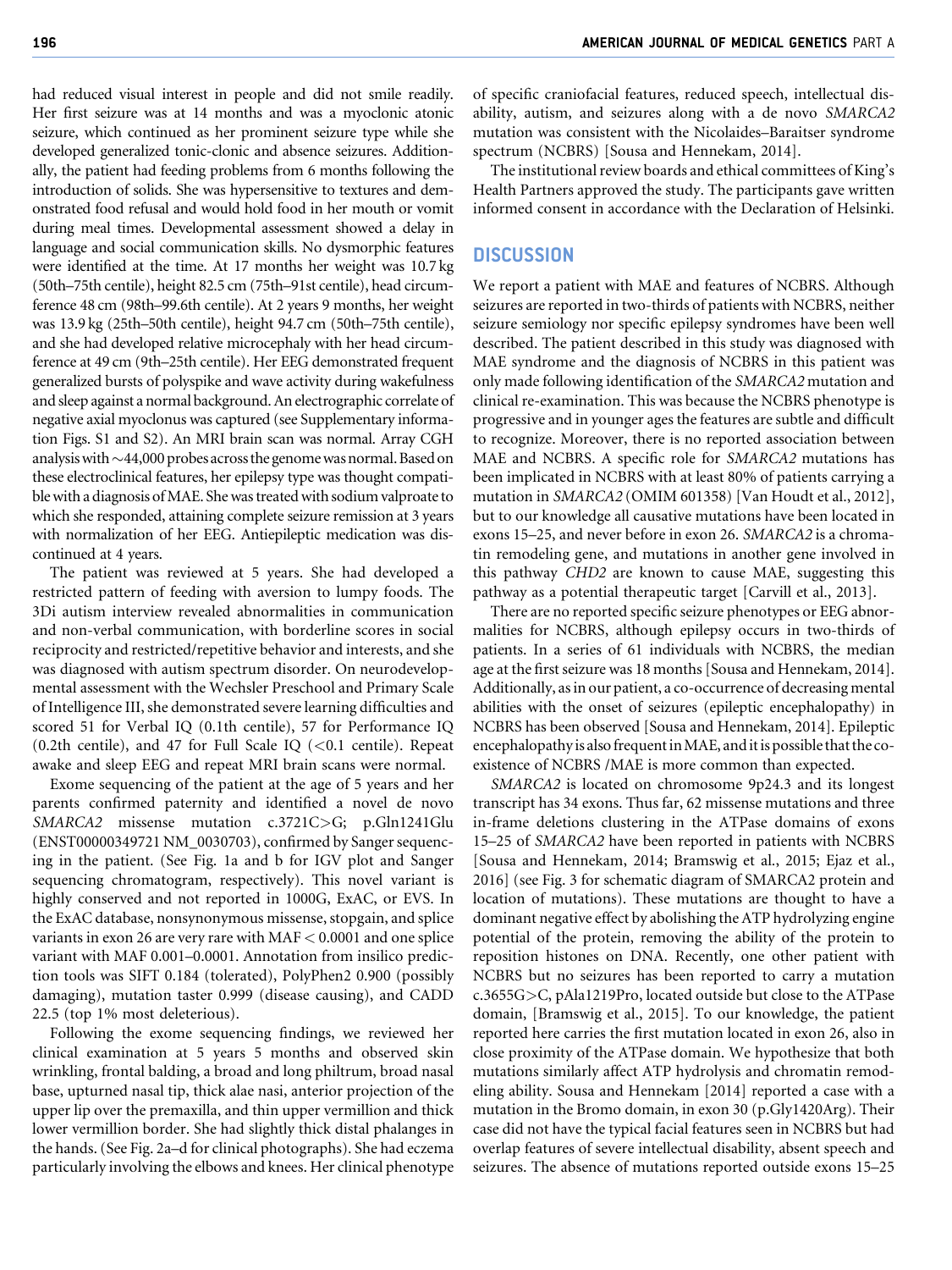

chromatogram of the patient's SMARCA2 mutation. [Color figure can be viewed at [wileyonlinelibrary.com\]](http://wileyonlinelibrary.com).

may be due to restricted diagnostic laboratory sequencing excluding other areas of the gene based on previous association [Sousa and Hennekam, 2014]. Based on our findings, we would suggest incorporating exon 26 in clinical laboratory testing.

Genetic aberrations involving exon 26 in addition to ATPase disruption have also been described. NCBRS has been reported with a 32 kb de novo in-frame SMARCA2 deletion affecting exons 20–26 [Wolff et al., 2012] and a 55 kb interstitial deletion involving exons 20–27 was reported in a patient with the phenotypically similar Coffin–Siris syndrome [Tsurusaki et al., 2014]. These patients had epilepsy, but the associated seizure semiology and epilepsy syndromes merit further description.

SMARCA2 is one of the six genes that encodes the catalytic subunit components of the SWItch/sucrose nonfermentable like chromatin-remodeling complex (SWI/SNF complex). The SWI/SNF complex is evolutionarily highly conserved from yeast to humans and works as a chromatin remodeler, altering chromatin structure through ATP hydrolysis. SWI/SNF proteins regulate gene expression by re-positioning nucleosomes and altering DNA transcription. A close connection between the SWI/SNF complex and neurological development has been implicated through the identification of numerous mutations in genes encoding the subunits in a range of neurodevelopmental disorders such as Coffin– Siris syndrome, sporadic intellectual disability, autism spectrum-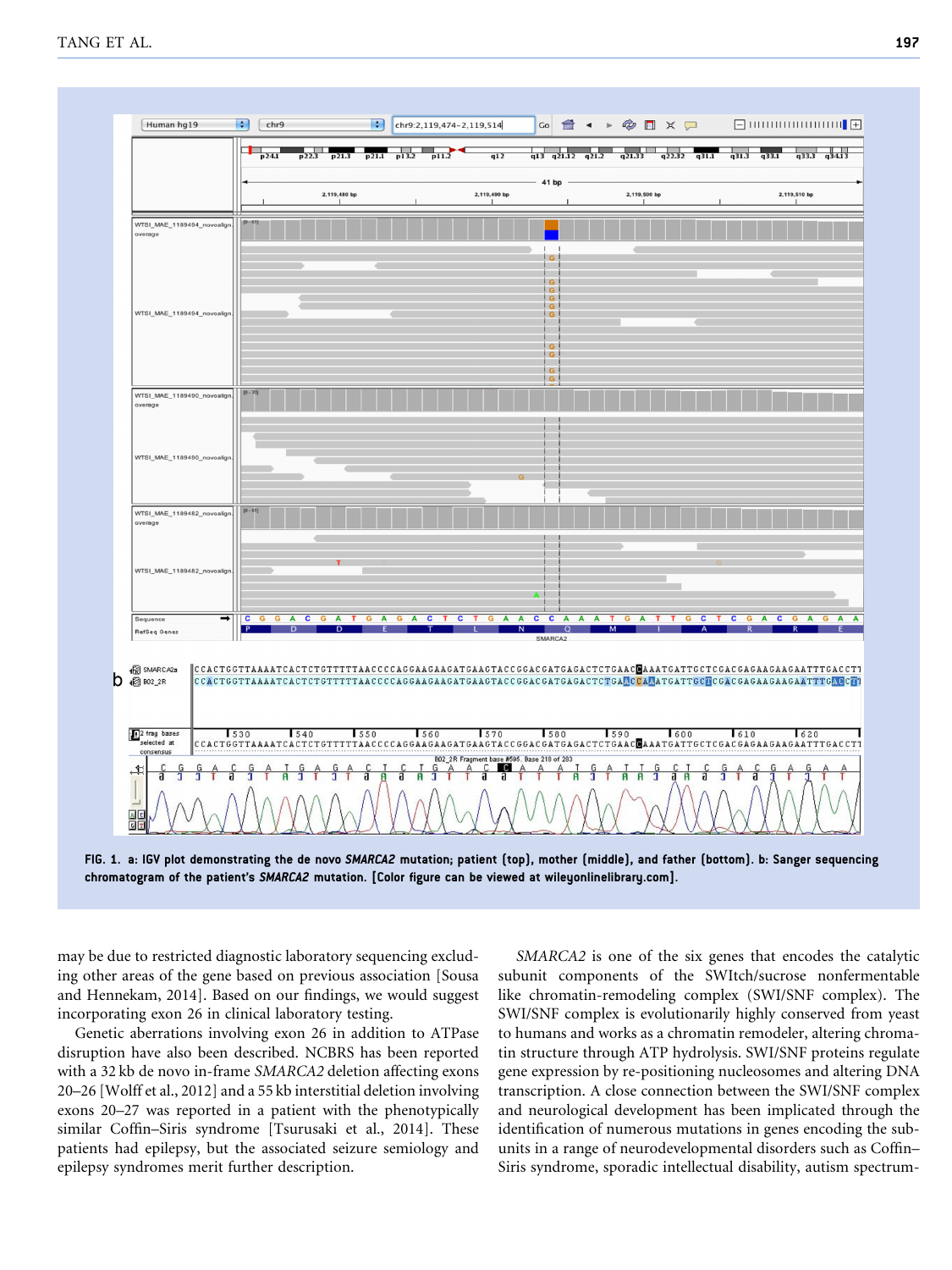

FIG. 2. a and b: Clinical photographs demonstrating features of skin wrinkling, frontal balding, broad nasal base, upturned nasal tip, thick alae nasi, broad and long philtrum, thin upper vermillion, and thick lower vermillion, anterior projection of the upper lip over the premaxilla. c: Clinical photographs of hands with slightly thick distal phalanges. d: Clinical photograph of feet. [Color figure can be viewed at [wileyonlinelibrary.com](http://wileyonlinelibrary.com)].



FIG. 3. Schematic diagram of SMARCA2 protein and its domains and location of missense mutations associated with NCBRS. QLQ, glutamineleucine-glutamine domain; Proline, proline-rich domain; HSA, small helicase/SANT associated domain; BRK, brahma and kismet domain; SNF2\_N and Helicase C; Bromo, acetyl-lysine binding bromodomain. Patient's mutation in black. Mutations reported first by [Van Houdt et al., 2012] in green, [Wolff et al., 2012] in orange, [Sousa and Hennekam, 2014] in blue, [Bramswig et al., 2015] in purple, and [Ejaz et al., 2016] in pink.  $*$ Recurrent mutations.  $*$  Patient without classical NCBRS but with overlap features of intellectual disability, absent speech and seizures. [Color figure can be viewed at [wileyonlinelibrary.com](http://wileyonlinelibrary.com)].